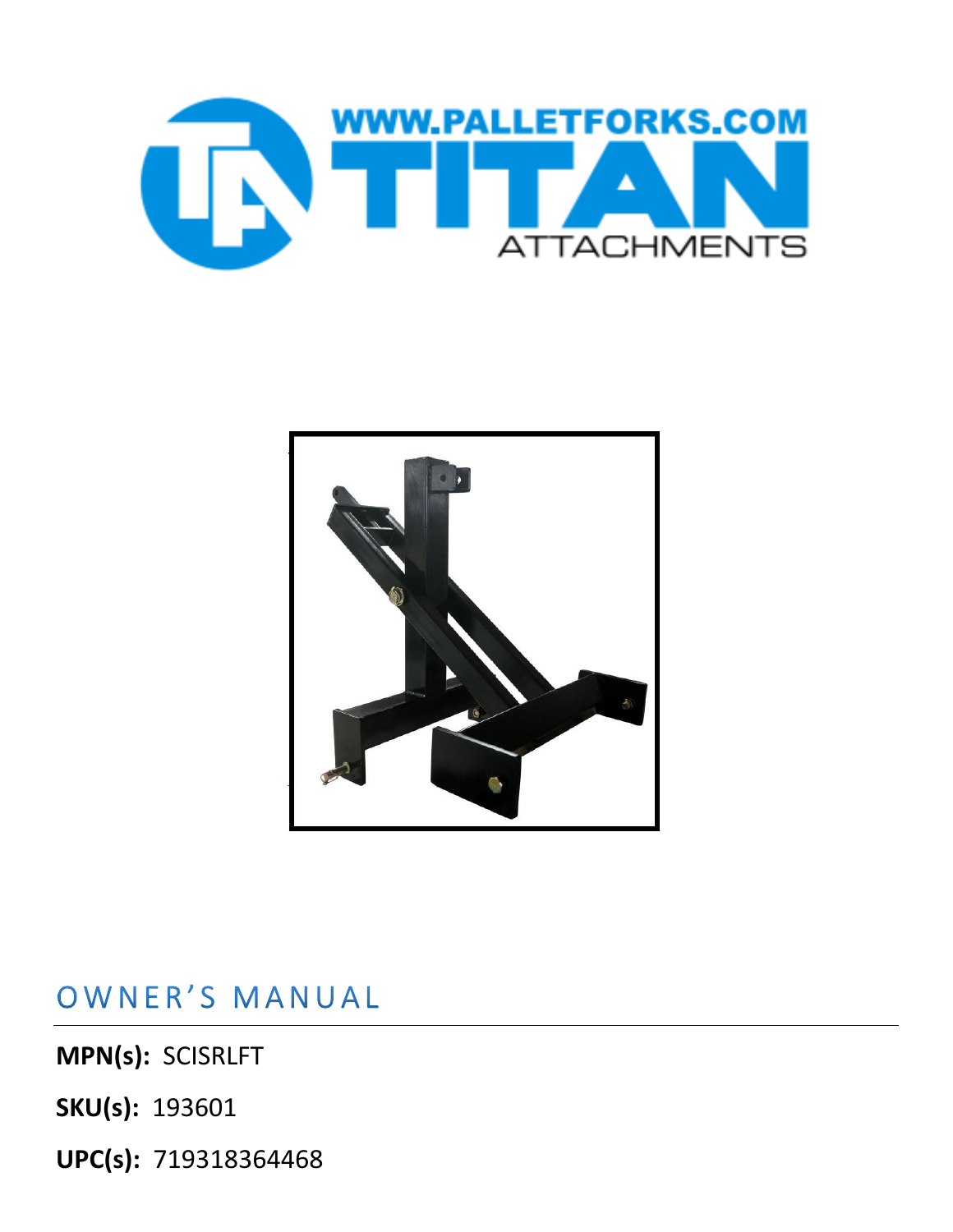## PARTS DIAGRAM / EXPLODED VIEW



| <b>KEY</b> | <b>BOX</b>   | <b>DESCRIPTION</b>            | <b>QTY</b>     |
|------------|--------------|-------------------------------|----------------|
| (1)        | 1            | <b>FRAME 1</b>                | X <sub>1</sub> |
| (2)        | 1            | <b>FRAME 2</b>                | X <sub>1</sub> |
| (3)        | 1            | <b>CONNECTING PIN</b>         | X <sub>1</sub> |
| (4)        | $\mathbf{1}$ | LYNCHPIN (FOR CONNECTING PIN) | X <sub>1</sub> |
| (5)        | 1            | <b>LOWER LIFT PIN</b>         | X <sub>2</sub> |
| (6)        | 1            | LYNCHPIN (FOR LOWER LIFT PIN) | X <sub>2</sub> |
| (7)        | 1            | <b>M22 NUT</b>                | <b>X4</b>      |
| (8)        | 1            | <b>M22 LOCK WASHER</b>        | X <sub>2</sub> |
| (9)        |              | M22x60mm BOLT                 | X <sub>2</sub> |